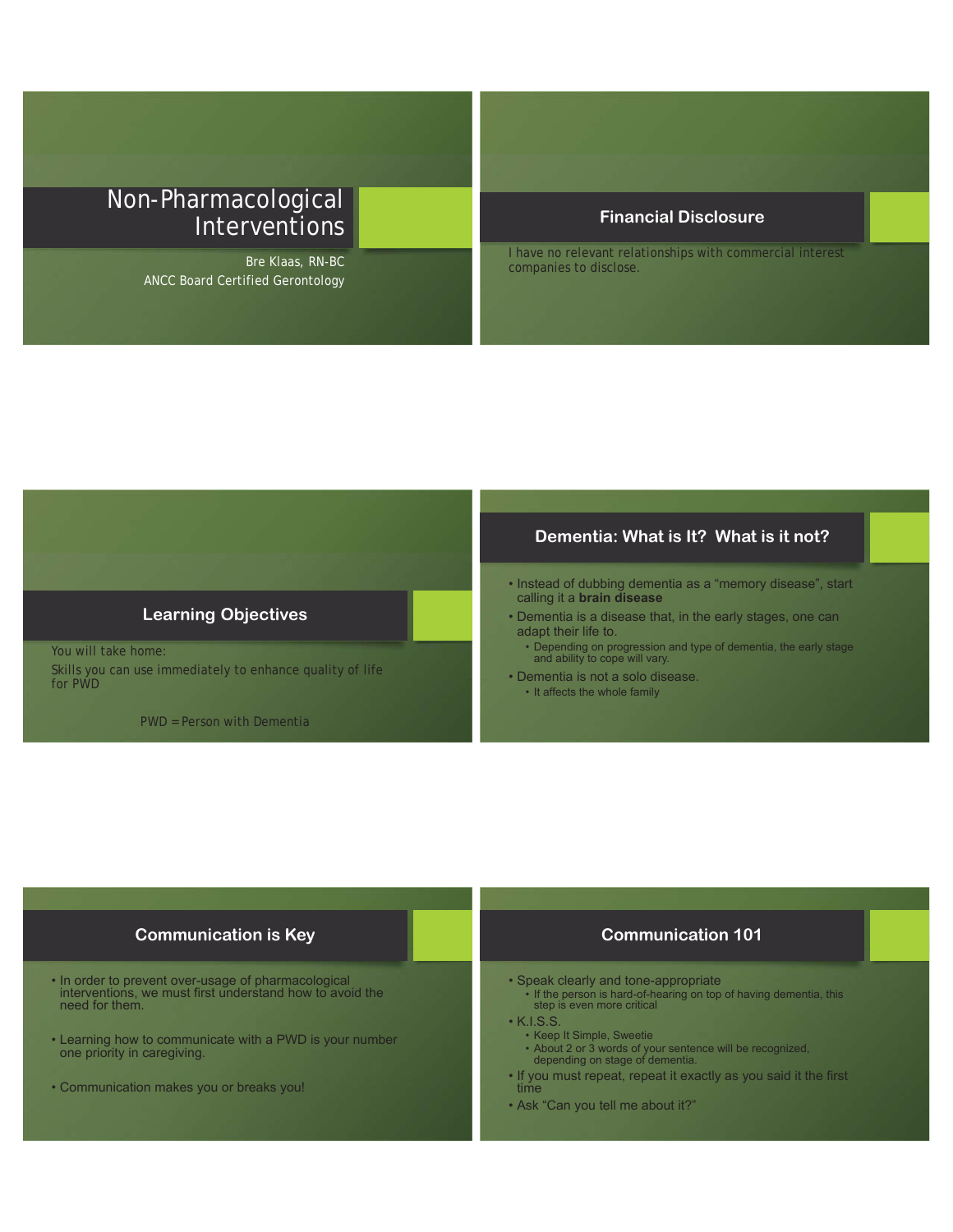#### **When words are no longer…**

- Behavior becomes the mode of communication
- What is the behavior saying?
	- Anger/Agitation
	- $\cdot$  Fear
	- $\cdot$  Boredom
	- Physiological processes (infection, pain, sleep)
- The PWD is always right, except...

# **Anger/Agitation**

- Early to middle stages: PWD may feel frustration because they are not being understood. As speech and language skills deteriorate, communication does, too.
- Surroundings
	- $\cdot$  Is the environment person-centered?
	- . Angry at new placement?
	- Angry at no longer being able to travel to familiar<br>locations/drive/etc
- Physiological needs met?
- Pain/Discomfort
- Constipation
- Hunger/Thirst • Fatigue

| <b>Fear</b>                                                                                                                                                                |
|----------------------------------------------------------------------------------------------------------------------------------------------------------------------------|
| • Combative behavior and agitation can manifest from fear.<br>• Imagine having a strange environment with strange faces<br>and an unfamiliar routine. Would you be scared? |
| • Person-Centered Care is the answer.                                                                                                                                      |
|                                                                                                                                                                            |

### **Why do we medicate?**

- Lack of:
	- Education
	- $\cdot$  Time
	- Staff
	- Understanding

#### **What does CMS say about medicating?**

Unnecessary Meds/Med Regimen Review CE Pathway • "Acceptable<br>"clinical indication" tiefly winners<br>name for more nary medicalism an<br>nisal or school annum \*\* If the residuer has a diagnosis of demonstrated in receiving any prophopharmacological insultantent declaring has not imples to antiproduction<br>methods and the metasse should refer to the checklist \*Cars for a Resident w .<br>Libérarde p • "Appropriate<br>Monitoring"  $\alpha$  . Denotes as a graph algorithm is the diffusion of the<br>property extension of the diffusion property in the state of the diffusion property<br>and the diffusion property and the diffusion of the diffusion of the<br>state of reaction?<br>complement new of the medicalismics) as appropriate<br>ation for the compositions was of two or stand stable in the name pharmacological class *https://www.cms.gov/Medicare/Pro vider-Enrollment-and-Certification/SurveyCertificationGen* \* . Including a clienced inglemation for the conventions are of two or rent inside in the same pharmacelegised class<br>\* . Presented a sumport that members and additiones the presence of or powerful first subsets comparement *Info/Downloads/CMS-20082-Critical-* $\begin{array}{rcl} \textbf{Number of the model} \\ \textbf{h} \textbf{unconduction is a system for and data} \\ \textbf{a} & \textbf{For a random value in } \\ & \textbf{a} & \textbf{the average time of the sum} \\ & \textbf{a} & \textbf{anormal value in } \\ & \textbf{anormal value in } \\ \textbf{anormal value in } \\ \textbf{a} & \textbf{anormal value in } \\ \end{array}$ *Elements-Unnecessary-*.<br>A decoments considerations for GDR as appropriate.<br>As musics as autoprobate, a GDR is required, select climatly commendiated; has intend as autoprobate. The facility<br>temper in the against quarant with at least one count *Medication.pdf*